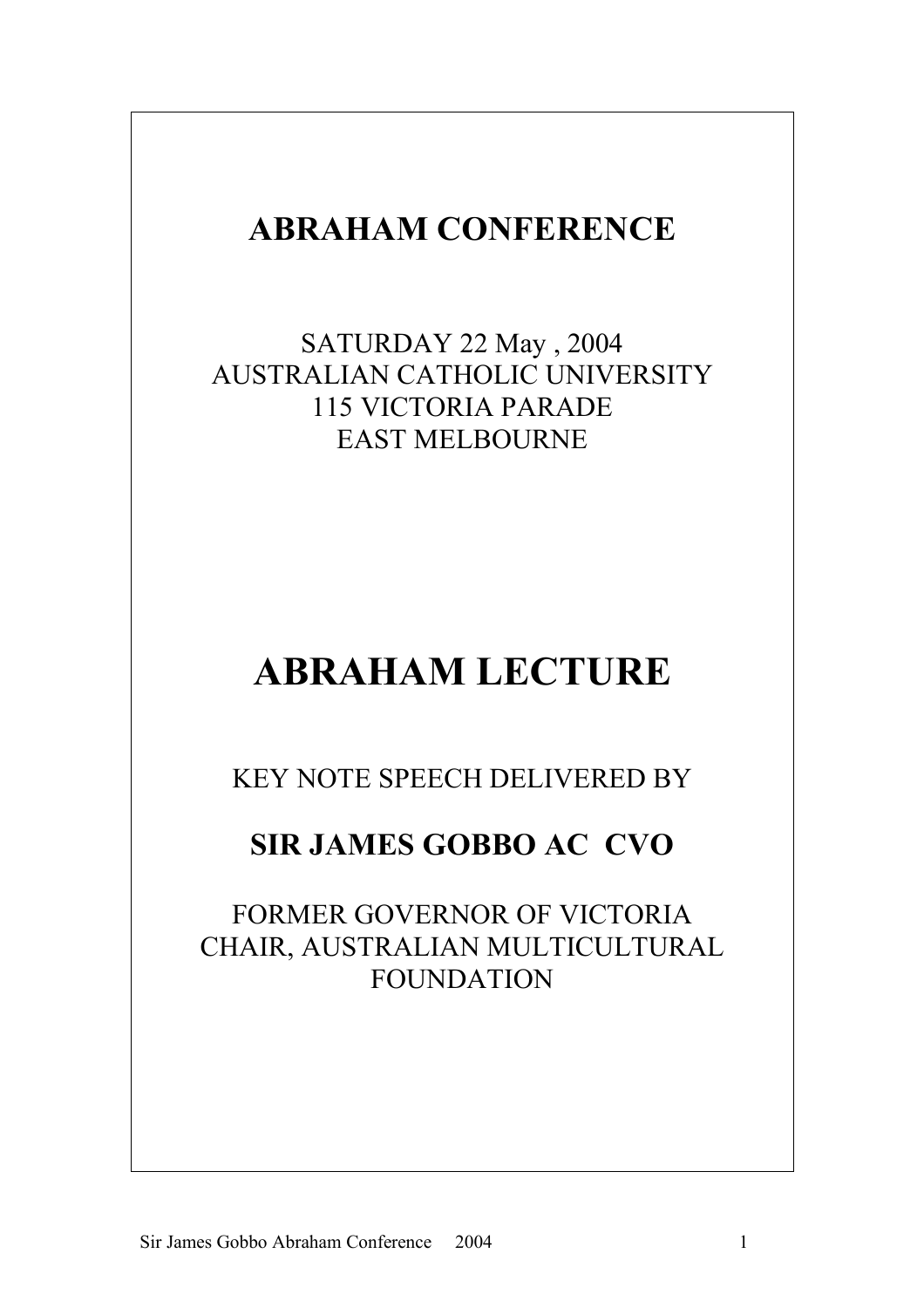It is an honour to be asked to give this address. The figure chosen to provide a title and an inspiration for this Conference is Abraham. It is an admirable choice for he is revered by the three great monotheistic faiths which have come together to present this Conference. Abraham is also apposite as a patron for a Conference the main context for which is the story of a society like Australia made up almost entirely of immigrants.

After consulting the *Historical Atlas of the Jewish People* I find that Abraham's migrations traversed many nations and exceeded those of the subsequent prophet Moses. Abraham has a particular timely relevance for me as in recent days, I attended the funeral service for a much loved Parish Priest. In an overflowing Cathedral, I recall vividly the beautiful final prayer which called on angels to lead him to Abraham's side.

We come together at a time when it can properly be said that there has never been a greater acceptance of the cultural diversity of our Australian society and a greater recognition of the many benefits of this diversity. Multiculturalism which is the philosophy which helps manage this diversity has substantial acceptance across the country. And yet there seems to be still embedded a reservation about diversity of religions and that religious differences are at the root of the conflicts and turmoil which daily fill our televisions screens with grim news and horrors. How has this come about? In the story of the development of multiculturalism since the migration boom which began in the 1950s, surely the beneficial role of religion and its contribution for good were frequently discussed and recognized? The contrary appears to be the case. How and why did this come about and what arguably are the possible consequences of this failure today. Lest you think that I am exaggerating, let me simply draw to your attention one simple fact. In all the many major conferences from the late 1960s onwards when multiculturalism was being discussed and formulated, no conference was ever held which discussed this topic in the primary context of religion. The first time that this occurred was in July 1997 when there took place in Melbourne a major Conference entitled Religion and Cultural Diversity; this Conference was arranged by the Australian Multicultural Foundation. There were of course many interfaith meetings but these were not held to see faith in the wider context of diversity. Rather they focussed on bridging interfaith differences. It was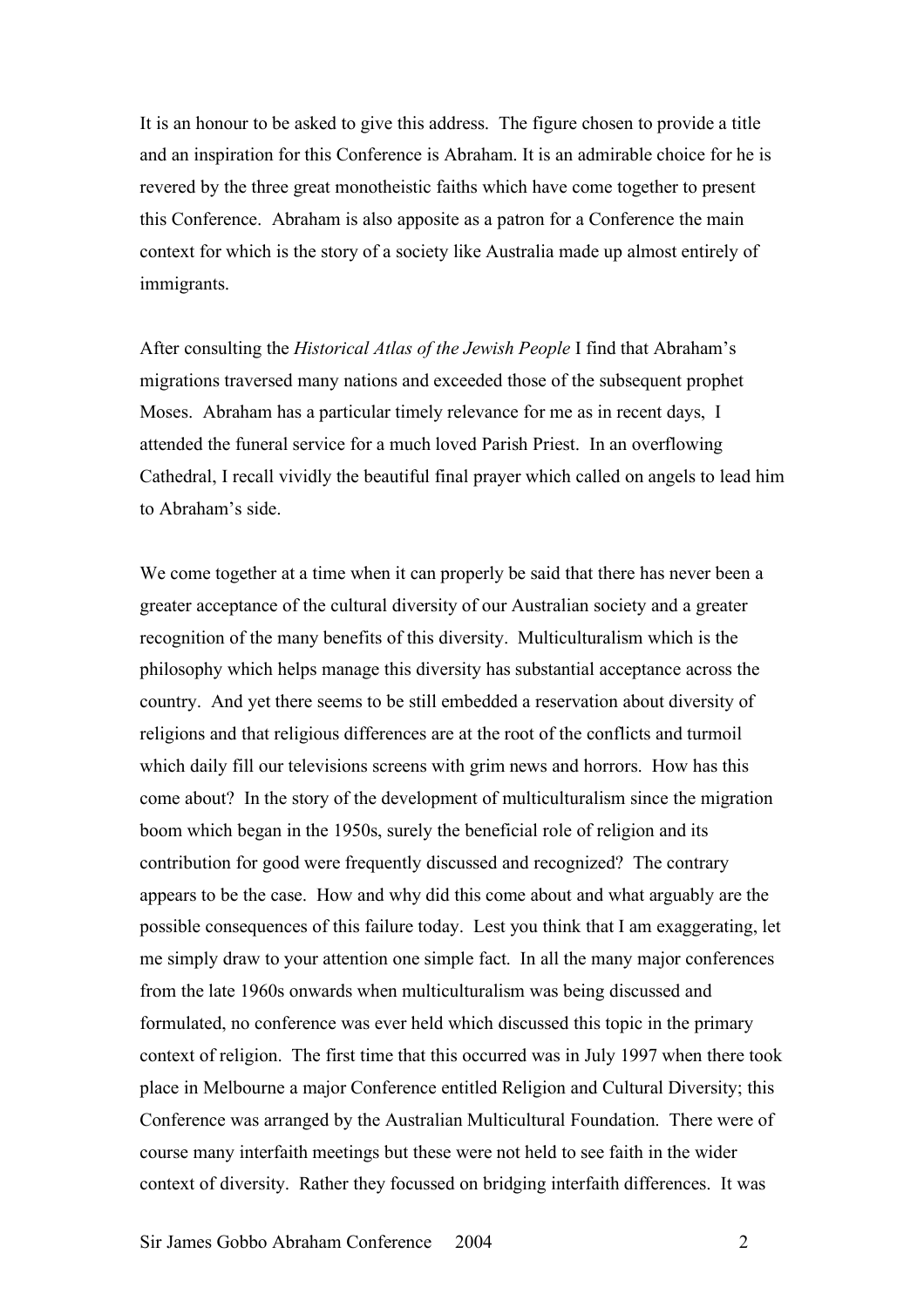only in the 1997 conference that it was squarely asked how can one talk of cultural diversity without talking of religion, for the cultures which our immigrants brought with them invariably had religion as their core.

Let us briefly review the story of the development of multiculturalism as we know it today and then we can return to this strange absence of the ongoing explicit nexus between religion and a successful culturally diverse society.

In the period of high immigration, namely in the 1950s and 1960s, there was little debate about what philosophy of settlement should apply in relation to our large intake of immigrants.

So far as Government was concerned, there was no statement of official policy reasoned or otherwise - beyond that implicit in descriptions of the settlement process and to the pace of assimilation. As to the community, be it the newcomer or the host, there was negligible discussion until the late 1960s on policies relating to the preservation of culture and identity. Such discussion as did occur was generally confined to the particular issues of language teaching and welfare services.

There was, however, from an early stage, indeed as early as the 1950s, discussion in academic circles. Here, too, there was generally an assumption that assimilation was the appropriate approach. There was no uniformity in the use of the terms "assimilation" and "integration". It was said that "assimilation" involved eventual conformity at all social and cultural levels with the host society. Sometimes, this was associated with invisibility, that is to say, unrecognisability as a migrant.

The Australian Population and Immigration Council in its Green Paper "Immigration Policies and Australia's Population" 1977 wrote of the years 1947-1976, "... until quite recently there was an expectation in both Government and community that migrants should be assimilated as quickly as possible. The most desirable migrant was considered to be the one who was most nearly Australian".

F.D. Lewins, writing in 1987, describes the early academic work as follows: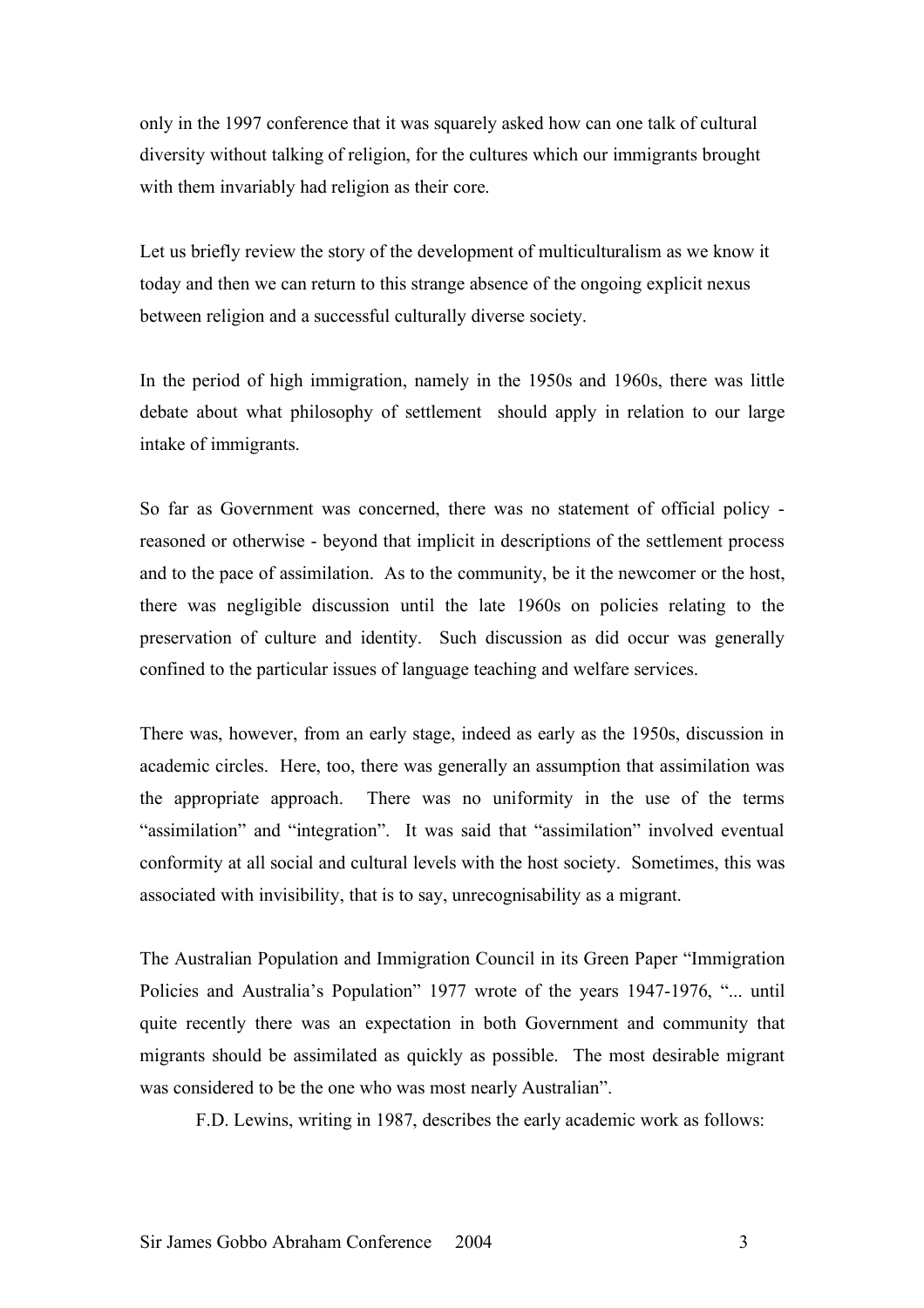"In the early 1950's there was little evidence of any questioning of assimilation as a worthwhile concept and the term was employed liberally in the titles of many articles and monographs".

Apart from academia and at what might be described at a political level, there was not a great deal of elaboration as to what was involved in assimilation. The index of success for individual migrants was related to the rapidity with which they made their way forward in economic terms and, more generally, to what extent they adopted what was seen as a typical Australian life-style. The public pronouncements were a combination of self-congratulation and reassurance of those who were dubious about the merits of bringing in such a high proportion of non-English speaking migrants. The main and regular forums for discussion were the annual Citizenship Conventions between 1950 and 1970. Dr James Darling, the famous Headmaster of Geelong Grammar School and later Sir James Darling, Chairman of the ABC, when addressing the Convention in 1959, warned participants against a policy of assimilation as opposed to seeking a new unity of old and new Australians and against any attempt to force newcomers into a pattern of Australia "as it used to be". The Citizenship Conventions have been described as "carefully organised to avoid controversy". The format of these meetings was not suited to the discussion of problems – however, by the late 1960's some searching papers began to appear. The most significant of these were by Dr. Jerzy Zubrzycki of the Department of Sociology at the Australian National University.

By the late 1960's there were increasing indications that any notion of rapid assimilation was a pipe dream and that there were very many migrants who had little knowledge of English and who were unlikely ever to become proficient in it. This was especially true of those women who remained at home. When large numbers of migrant women later joined the work force, it was often in settings where little knowledge of English was required.

Integration began to be preferred to assimilation as a term. There was no unanimity as to what integration meant any more than there was as to the meaning of assimilation. But it was intended to convey a process in which there was a measure of accommodation by the host society and in which the migrants were encouraged to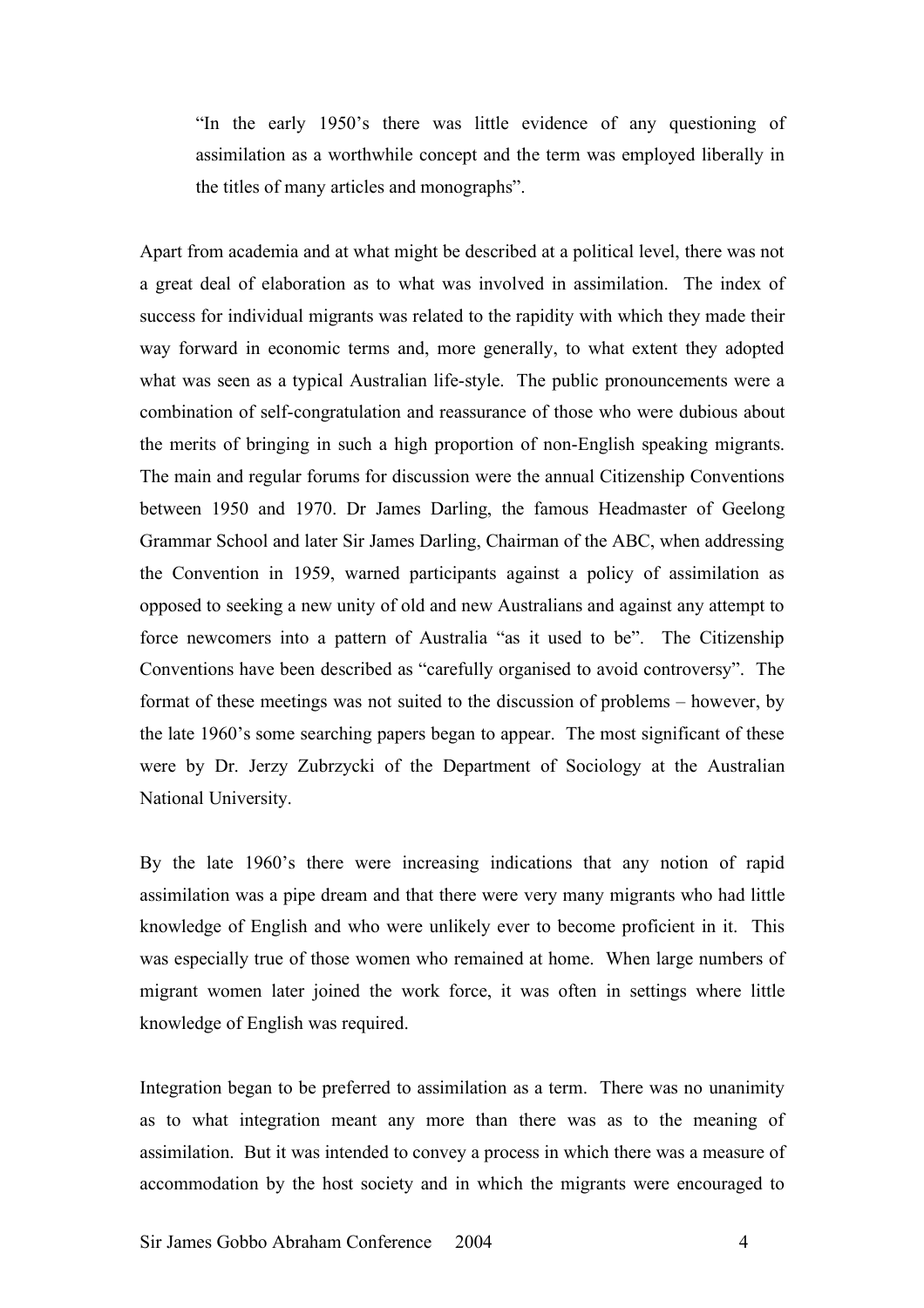make their own recognisable contributions. The essential assumption in assimilation was that it was the migrant who had to be the subject of change. It may have been thought that retention of previous culture would be a private matter only, essentially related to family living. It was in this context that religion was mentioned and otherwise there was scarcely any discussion of the role of religion in the settlement process.

By the end of the 1960s there were many pressures to develop a coherent set of policies which, unlike previous assumptions such as assimilation, recognised the continuing cultural diversity of Australian society. Not only were the migrants of the 1950s and 1960s not becoming unrecognisably Australian, but there were new sources of migrants that made this goal ever more remote. As it was clear that Australia would always be a country of immigration, and as the variety of sources expanded, there would be continuing waves of ever more diverse cultures.

In this setting, there was an obvious need for a new philosophy for handling the diversity and for providing a set of principles for the provisions of settlement services for migrants. This need for a new philosophy was not to be properly met for nearly two decades, until the National Agenda of 1989. In the interval there were to be many discussions, debates and consultations. There was, however, considerable progress in the provision of services especially in education and welfare. Planning would have been earlier and more would probably have been achieved had there been greater intellectual rigour in the debates which occurred.

The starting point commonly accepted for term multiculturalism in Australia was its use by A.L. Grassby, Minister for Immigration in the Whitlam Government. In a paper entitled "A Multi-Cultural Society for the Future" delivered in Melbourne on August 11, 1973, Grassby spoke of an ethnic diversification of unparalleled dimensions. He referred to the three philosophies current in relation to large scale migration as the Anglo conformist view, the melting pot view and the concept of permanent ethnic pluralism "whereby each ethnic group desiring it is permitted to create its own communal life and preserve its own cultural heritage indefinitely, while taking part in the general life of the nation". Though he later adopted the substance of the pluralist approach he preferred to use the concept of "The Family of the Nation".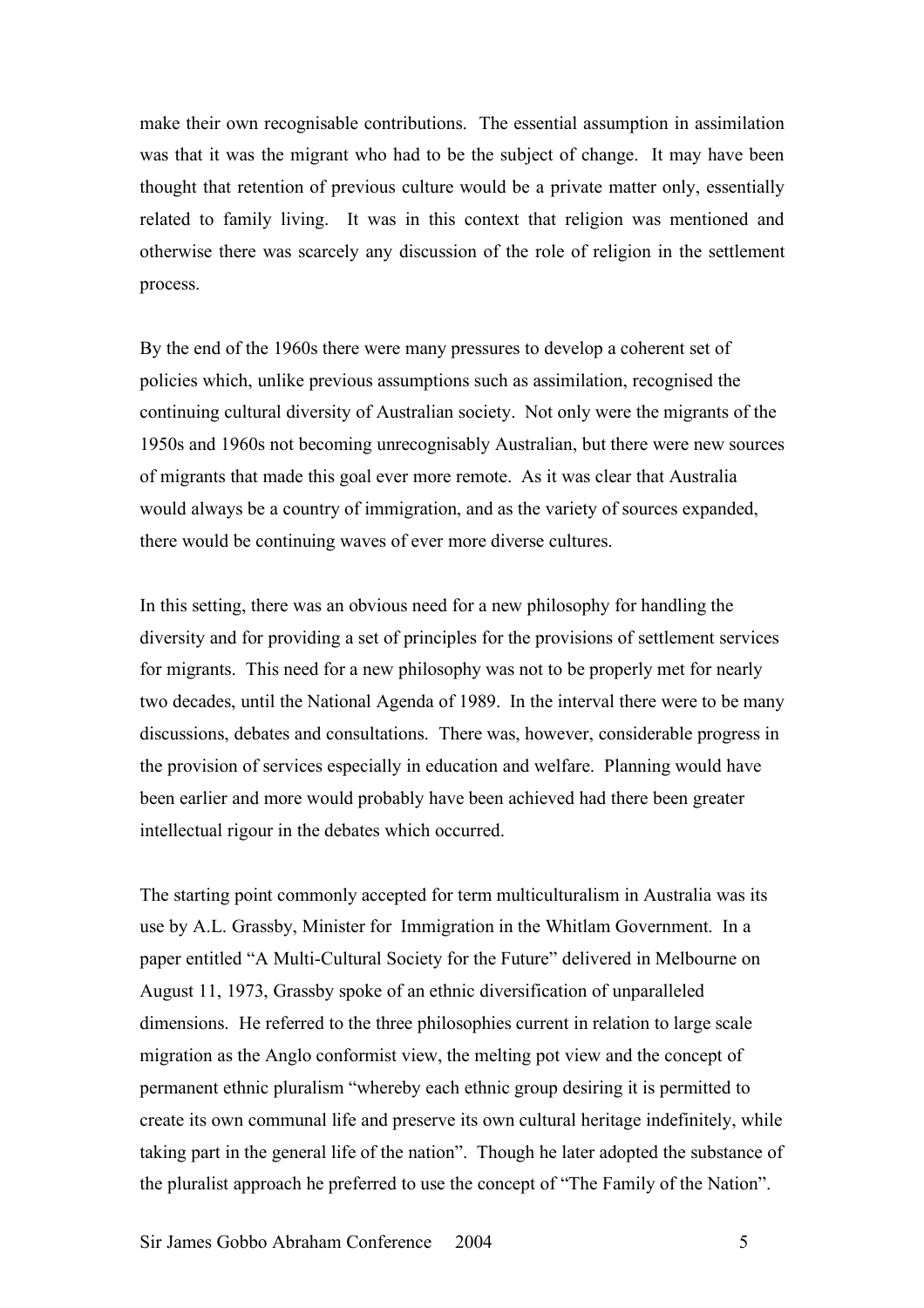This was not to last and was supplanted by multiculturalism, a term which had been in common use in Canada for some years.

In 1989 after nearly twenty years of often confused debate and discussion, the newly created Council for Multicultural Affairs brought down a thoughtful statement of multiculturalism which was measured and moderate and which then drew bipartisan support. This statement adopted by the Hawke government came to be known as the National Agenda for a Multicultural Australia. In the Discussion Paper which preceded the National Agenda, there was some discussion of the issue of religion but most space was given to issues such as access to services and language.

I note the following passages in the Discussion Paper:

"Although largely unquestioned in the past, freedom of religious practice and belief is now seen by some Australians as a cause for concern. A number of consultations noted not only expressions of hostility toward Muslims, but a continuing undercurrent of anti-Semitism."

"Religious communities themselves could also promote understanding by examining the multicultural dimension of their own neighbourhood, the multifaith character of Australian society, and by encouraging such awareness in the general community. Multifaith conferences and seminars are becoming more common, as religious groups work towards promoting solutions to common concerns.

Ministries with immigrants and refuges can help to provide the basis for greater understanding of other cultures and beliefs. In the words of the Australian Council of Churches 'the cornerstone of multiculturalism is that we are all created in God's image."

In the National Agenda which followed this Paper, there was included freedom of religion as one of the basic freedoms to be respected but religion did not otherwise attract mention. This has been recently remedied in the revised National Agenda through the "Living in harmony" strategy prepared by the Council for Multicultural Australia which has carried on the good work of its predecessor.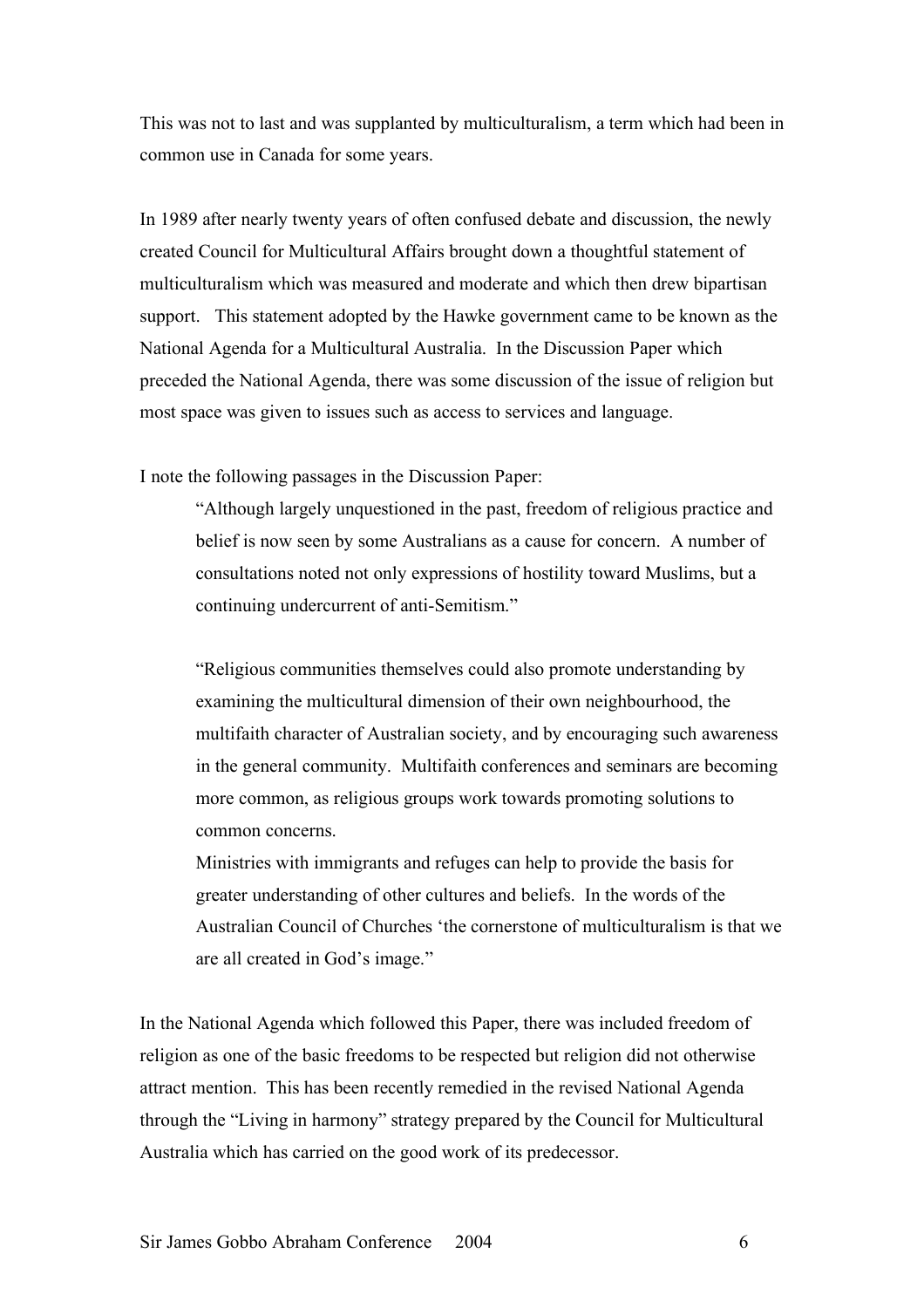Why was there so little reference to religion? As Chairman of the body which proposed the National Agenda, I offer the part explanation that we were more concerned with defining the essential ingredients of multiculturalism and its limits. Perhaps we thought it unnecessary to develop the topic of religion whilst there was in law and in practice freedom of religious practice.

Perhaps we were part of a continuing drift away from discussing religious issues publicly, reflecting what Archbishop Carnley Anglican Primate of Australia referred to this year as a tide of secularism which engulfed us in the past three decades. I should go on to say that Dr. Carnley expressed the view that the tide was now finally turning.

I hope that Archbishop Carnley proves to be correct. But sometimes the avoidance of express mention of religion where it is material and relevant is not entirely the fault of a secular, indifferent or even hostile world. It can be a self-imposed handicap.

Let us consider briefly the topic of volunteering – and its wider context of Social Capital. I have noted in the past how individuals engaged in volunteering work seldom link their work to their religion even though it is clear that this work has a religious context, for example, it is a parish activity.

I once had to address an ecumenical gathering to mark Volunteers Week. I spoke of the Apostles and the link between Christianity, charity and volunteer work. Before I spoke, a number of the volunteers spoke about their work and the satisfaction it gave them. None of them linked their work to their faith; none them linked voluntary work to Gospel values, even though this was a religious service in a church and some, if not all of those who spoke, were devout Christians of various denominations.

It is surprising that even on such an occasion, people felt compelled to avoid any reference to religion and to adopt a secular garb which merged into the general scene. I return again to the question why was religion neglected in the discussions on cultural diversity?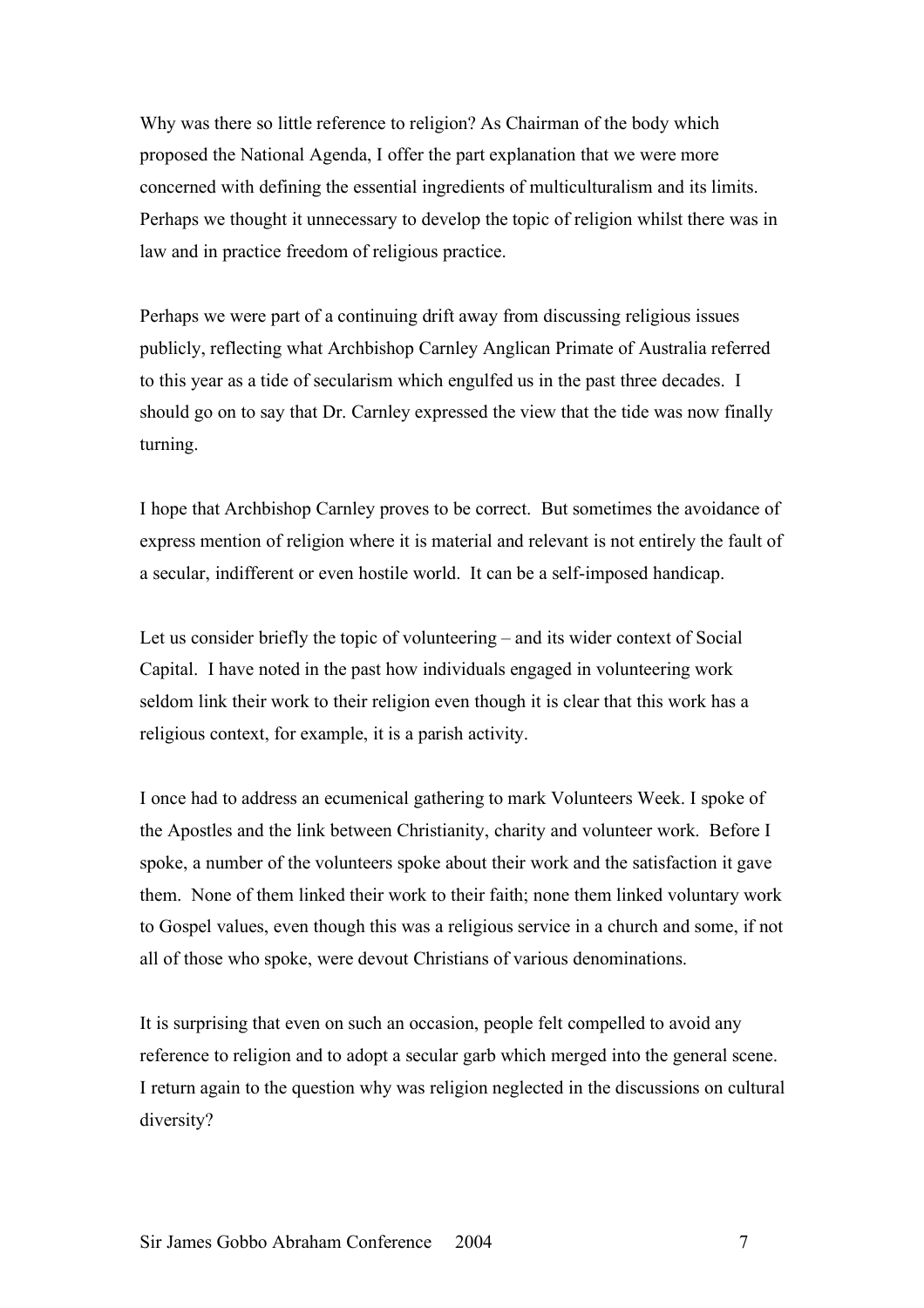Perhaps there was a subconscious uneasiness about highlighting our religious diversity. The bitter sectarianism which sadly flourished in Australia right up to the almost mid-twentieth century had not entirely disappeared.

I hasten to say I had never been its victim. To the contrary. When I was 20 and in the last year of my history course at Melbourne University, then in 1951 still the only University in Victoria – I was encouraged to put myself forward for a Rhodes Scholarship. When I consulted one of my history lecturers he said to me – don't set your heart on it – no Catholic has ever won a Rhodes in Victoria. I was surprised because I thought he might have said that a conservative selection committee would be very unwilling to select the son of an Italian migrant. In the event a brave selection committee did choose me.

There was something of a sequel many years later in 1997 when I was appointed Governor of Victoria. I was the first Governor of a non-English speaking background ever appointed in Victoria and possibly in Australia. My Italian migrant background was noted by many but no-one noted that I was the first Catholic to be Governor of Victoria in its entire history.

To return to my main theme, one of the consequences of the limited discussions of the essential part of religion in cultural diversity was that religion, in particular the organized churches, did not receive due credit for their part in the successful settlement of so many immigrants.

The success story of Australia's large post-war immigration program and the progress towards an enlightened multicultural society - especially here in Victoria - have occurred not in spite of religious differences but in fact because of the positive contribution made by various faiths and their churches or religious groups and congregations.

Even before we look at the settlement process, religion through its churches and leaders had a critical role to play in stressing the need for respect for the traditions of each cultural group. It was and is also critical to the integrity of each faith that it publicly and consistently presses the virtues of genuine respect for the faith of others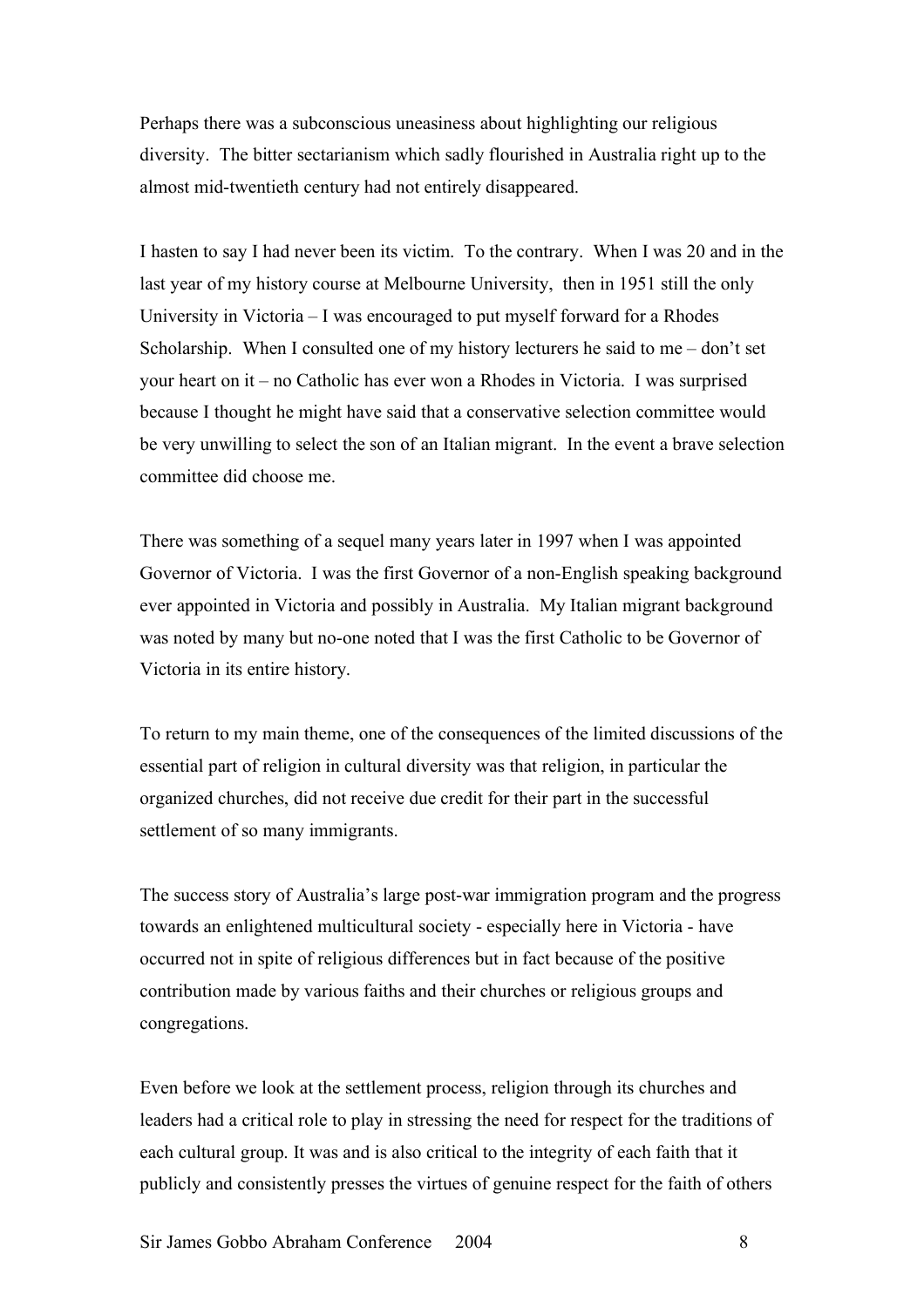and denounces religious extremists or fundamentalists as some call them. As His Eminence, Cardinal Arinze who attended the Conference on Religion and Cultural Diversity in Melbourne in 1997 said "Many of the major religions in the world have, or have had, religious extremists. Some are more violent than others. All of them are intolerant. The religious extremists, or fundamentalists as some call them, may be sincere and in good faith. But at the same time they are trampling on the rights of others. They are violating the principle of religious freedom which says that no one is to use force on another human being in manners of conscience, in matters religious. Religions - and the churches or congregations or indigenous groups which are the living face of various faiths - have an enormous stake in a healthy multiculturalism and a healthy cultural diversity. A healthy multicultural society is built on true tolerance and respect for the rights and duties of others. If there is intolerance of cultural difference, there will be intolerance of religion. If people of faith cannot practice tolerance, then their faith will be impugned and will ultimately fail."

As to settlement, the contribution of religion to the success of our migration story is not difficult to illustrate. Two areas, namely welfare and education, spring to mind.

In migrant welfare there was a very significant part played by religious bodies in assisting migrants in the settlement process.

The largest non-English speaking group of migrants in Australia was made up of migrants from Italy, the largest concentration being here in Melbourne. The heaviest period of movement was between 1947 and 1967. Throughout that period the main burden of assistance, which was both personalized and sensitive, fell on the shoulders of religious such as chaplains and their supporting lay groups. During those 20 years, CO.AS.IT., the official Italian welfare agency and the largest migrant welfare agency in Australia, did not exist and the main burden of providing assistance to Italians in their own language fell on the Archbishop's Committee for Italian Relief and on individual chaplains. As I was President of CO.AS.IT. for some twelve years in the 80s and 90s, I am happy to recognize the enormous contribution of the Catholic Church to the successful settlement of Italian migrants in the two decades before CO.AS.IT. was formed.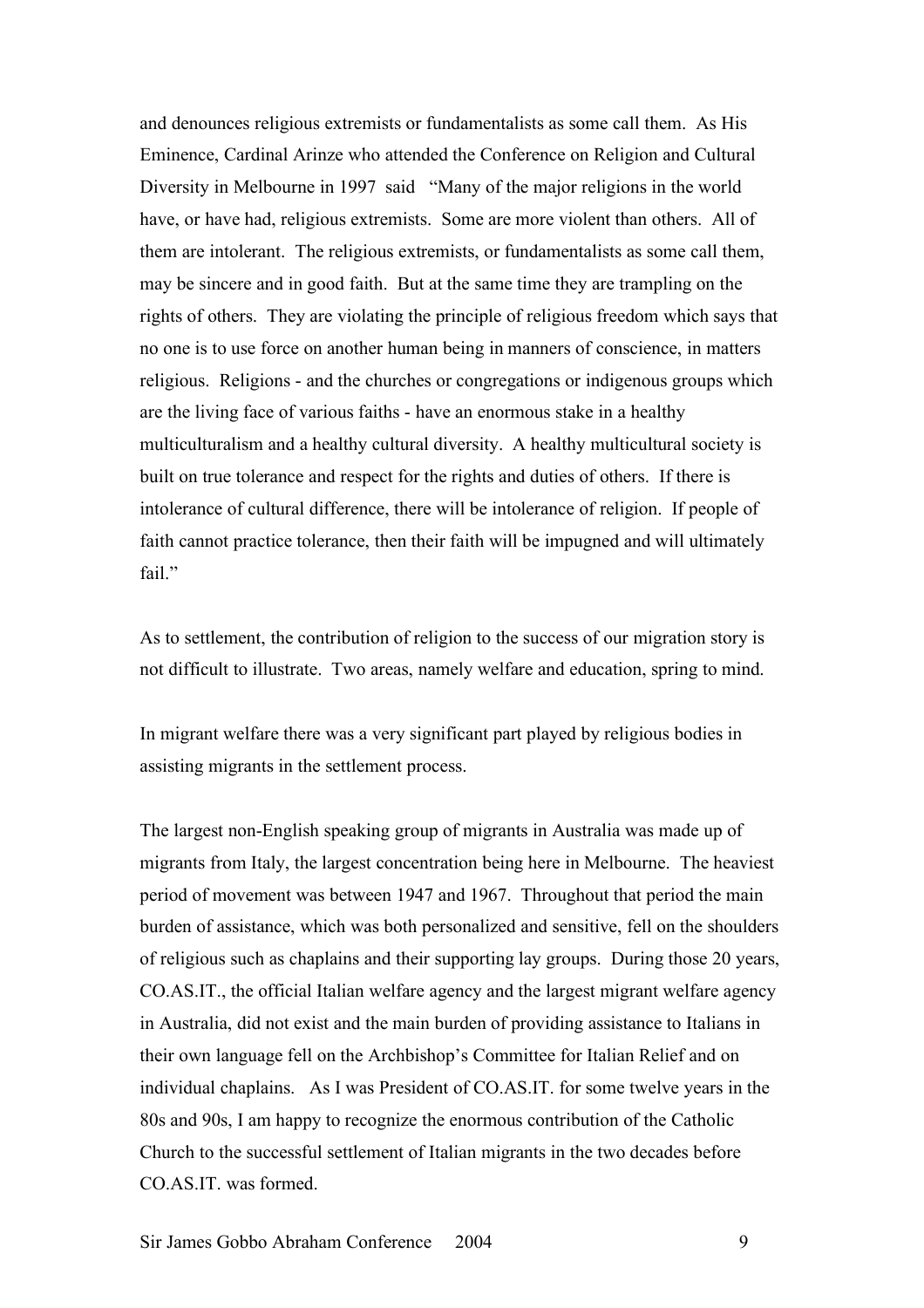What I have said of Italian settlers, also holds true in other communities. I refer in particular to the Jewish community, to the Greek community and to the Lutheran Church in the German community. Another example is the great contribution made by the Ecumenical Migration Centre which began in 1967. That Centre evolved out of the European Australian Christian Fellowship, itself a product of the World Council of Churches.

Similarly Australia owes a great debt to its Muslim religious leaders for their part in the settlement process. The Turkish immigrants who came in such large numbers in the 1970s were mainly unskilled workers; they came from small towns and villages and lacked educated or professional leaders of the kind to be found in older wellestablished communities such as the Italian or Greek or Jewish communities. This critical leadership had to be provided by the Imans who were an important contribution to the successful settlement of so many Muslims.

In the field of education, an indispensable contribution was made by various religious bodies. In the early history of this country the Scots, through the Presbyterian Church, for example, set up their own schools to preserve their faith and their culture.

When a whole new wave of cultures came to Australia in the post-war period, there was an urgent need to respond to what these groups regarded as their highest priority, along with employment, namely a culturally sensitive education for their children. Culturally sensitive meant recognizing the religion which was part and parcel of their culture. As a result, the Catholic Church was obliged to provide schooling for tens of thousands of migrant children without at that time any financial assistance from the State, a situation which continued until State aid to denominational schools was provided in the 1970s.

There is a misapprehension that faiths are monolithic, but there is remarkable diversity within particular religions. I think from my own experience in the Italian community and I can give some simple examples of that. When Italian families went off to church on Palm Sunday as part of the Easter celebration period, it was supposed to be a celebration of great joy. The practice in the Australian Catholic churches was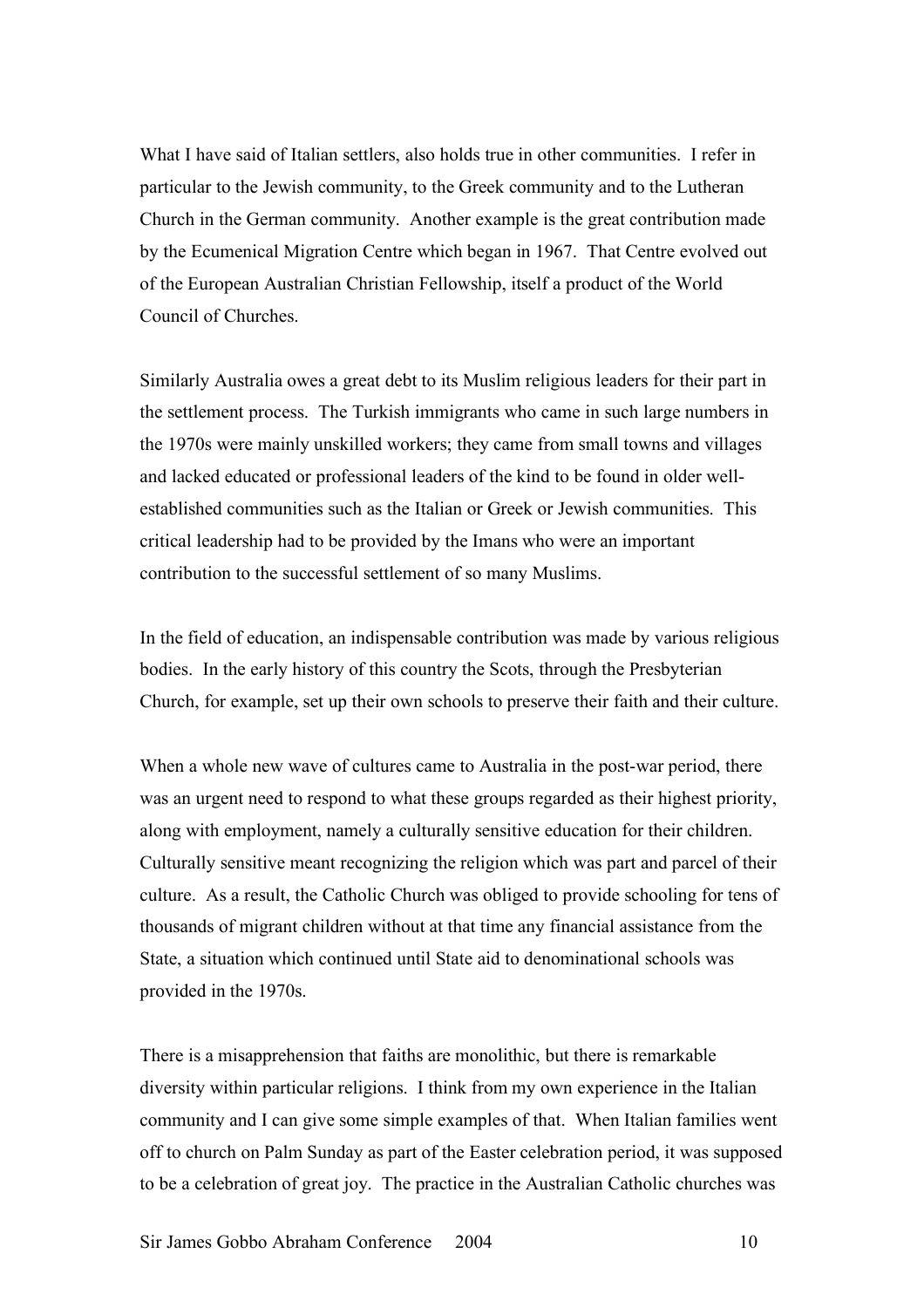to distribute, not palms, but pieces of cypress. Now cypress in Italy is a tree that is planted around cemeteries and is a sign of death. And yet, baskets of cypress twigs were given out which caused great depression to us Italians. That went on for years and years, and I think it is only in very recent times that Catholic churches have begun to actually give out pieces of palm leaves.

I remember also attending my early schools and coming home and my father would say to me in Italian, "What did you learn today", and I would say, "Nothing". He then said, "How come, what did you do?". I said, "I marched" He said, "You marched!, What march?" I said, "marching in preparation for St. Patrick's Day". At the risk of offending any Irish present, I confess that my father then said, "Who is St. Patrick?" These rehearsals for St. Patrick's Day seemed to occupy many days. It was something my father could never get used to, especially since we had left Italy to get away from what he thought was an excess of marches!

I am happy to say that in this matter of the study of religions and their varied and generally enriching influence in a multicultural Australia, there has in recent years been something of a sea change. Not only did we have in 1997 an entire international conference in Melbourne on Religion and Cultural Diversity, but this was followed up by a second such Conference in October 1999 in London again with the Australian Multicultural Foundation as the principal sponsor and with the support of the Federal Department of Immigration and Multicultural Affairs and the Queensland Multicultural Affairs office. I am happy to say that it has just been confirmed that there will be a third such Conference in early March next year in Kolkata.

The Federal Department of Immigration last year funded a major research study on Religion and Cultural Diversity in Australia – a study which was proposed by The Australian Multicultural Foundation and which is due to be released by Minister Hardgrave in June this year. I have had the benefit of studying some interim findings in this Study which has been led by Professor Des Cahill and Professor Gary Bouma, both of whom are noted for their work in this area.

This new study found an increasing diversification of Religious Australia. The detailed case studies revealed an extraordinary vitality in this diversification. This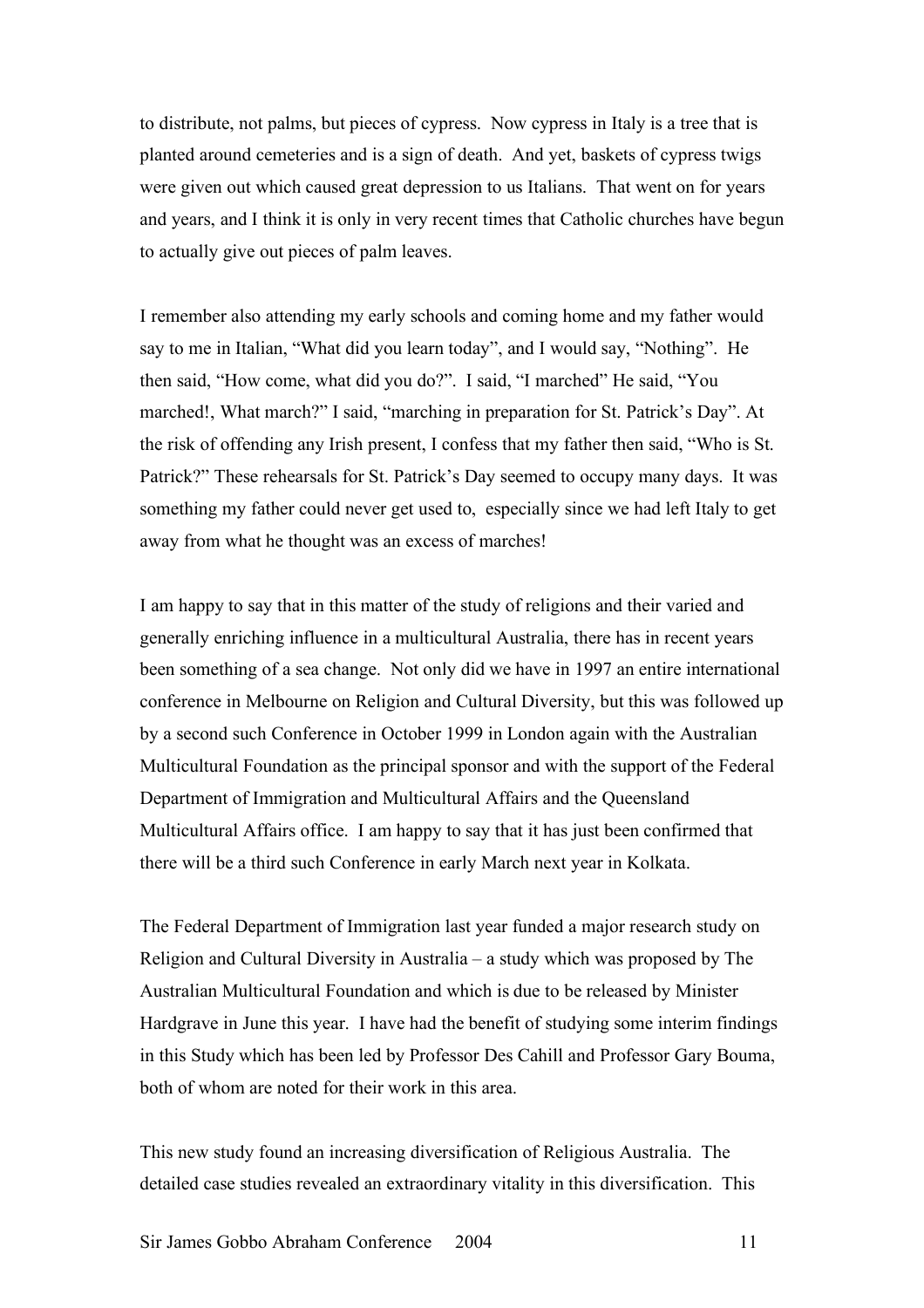one case study was in Wattleton, a new dormitory suburb close to the periphery of a metropolitan area. The study discusses the case as follows:

"Aligned right beside each other in a short street of 100 metres was a Vietnamese monastery and temple, a Turkish mosque catering also for Muslims from China, Pakistan, India and Indonesia, and, right next door, a new Chinese Presbyterian Church.. Within a stone's throw were a multicultural Baptist centre, a Lao Buddhist temple and a Khmer Buddhist temple. And within a remarkable square kilometer was a huge Chinese Buddhist complex with not only a major temple dedicated to the Buddha but other temples dedicated to Lao Tse and other gods. More conventionally, in the same area was an Anglican church which also hosted an evangelical Vietnamese Christian community and a large multicultural Roman Catholic parish.. Whilst the concentration of so many religious places of worship in one small area of suburbia is unusual, the trend is not. Not in areas where there significant numbers of recently arrived immigrants and refuges. Even in Jackaranda (CS7), a small isolated town of 4,000 people in remote Australia, the local Muslim community had constructed a mosque right on the town perimeter."

The Research also examined the Contribution of Faith Communities to Social Capital and criticized the failure to acknowledge this contribution of Christianity since 1988. Later the Study lists numerous examples by Christian, Jewish and Muslim communities of the provision of schools, hospitals, homes, services and assistance, especially in regional and remote areas.

Another long term trend which the Research was revealing was a trend over three decades in a repositioning of the relationship between Religion and the State. Amongst the signs of this was the government funding of full time religious schools and the funding of religiously sponsored welfare agencies such as St Vincent de Paul and the Salvation Army. This relationship was discussed as follows:

"By this interrelationship, faith communities are cultural in the sense of creating social capital for the social and economic well-being of Australia as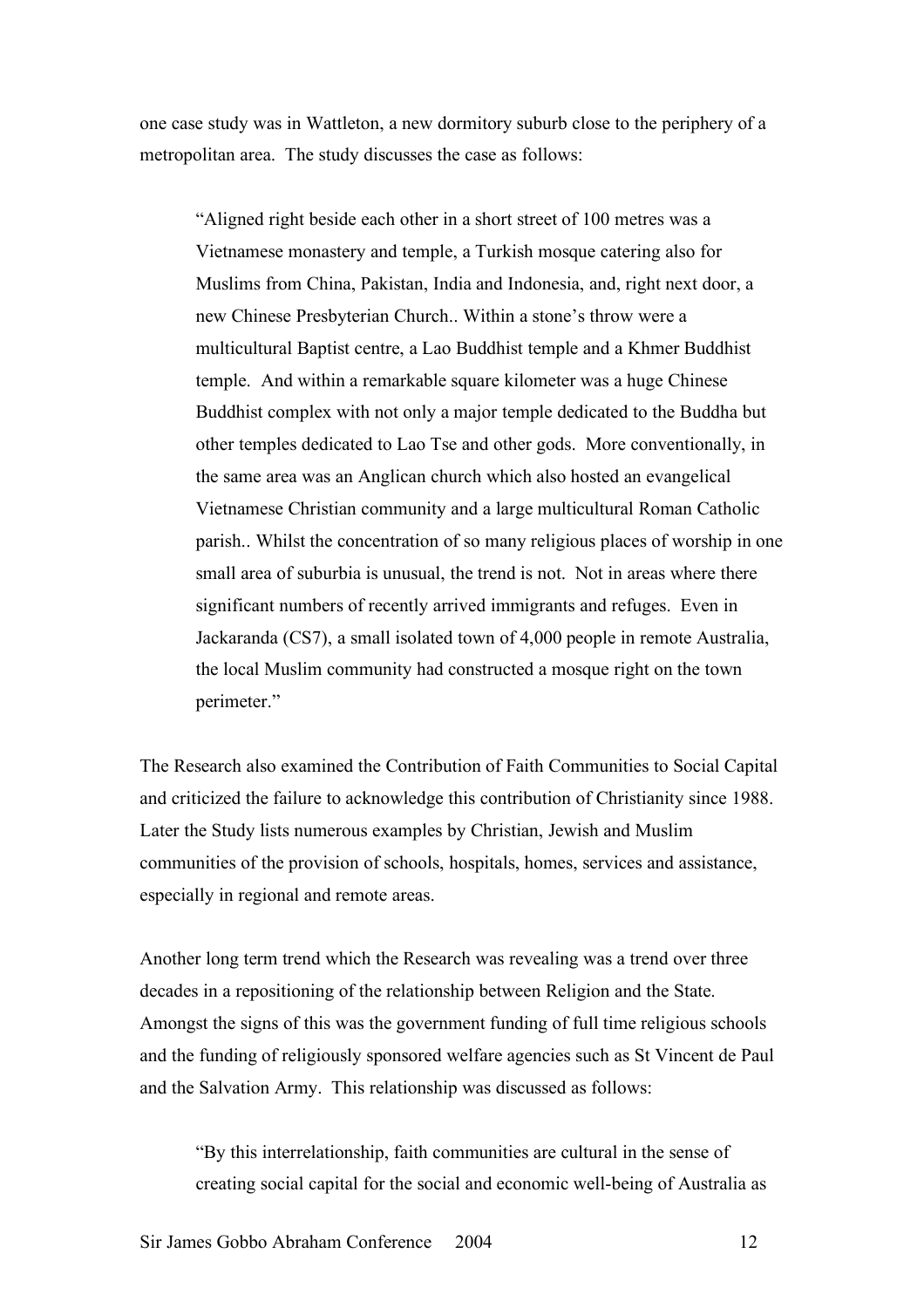part of their commitment to the present and future of the nation and in the senses of maintaining and developing their faith community's cultural, linguistic and spiritual heritage down the generations and maintaining and developing its religious patrimony. In debating and heralding moral values, faith communities are also counter-cultural in pointing to and highlighting the wrong, misguided actions and false values both of governments and it institutions and of individuals, irrespective of their rank or status, in their lust for power, money, sex or whatever god. This is usually referred to as the prophetic voice of faith in challenging corruption, hypocrisy and mistaken directions. This has been seen recently in the churches' opposition to gambling. In culturally diverse society's, faith communities ought to be crosscultural, that is an outward orientation that is part of the universalism that is an authentic core of all religions."

All of the foregoing provides good grounds for optimism and serves to balance what appears to be a worrying fall in attendances in traditional faith communities and an ever increasing secularism in modern life. All of this good work and social capital generated by faith communities underpins the importance of increasing the flow of this good news about each other, rather than forever being on the defensive about our religion.

In recent times there has been a call for ongoing and increased dialogue and this call will no doubt be repeated during this Conference. Dialogue in the usual sense of this word must increase and this must be at all levels from the faith community leaders to the humblest religious adherents.

The difficulty about Dialogues is that they tend to be restricted to the articulate few who meet and talk together – important of course but somewhat formal and seldom involving the ordinary numbers of a faith as opposed to their leaders. To help meet this difficulty I have a proposal.

My proposal is simply this. There should be a whole series of community projects funded where the most important ingredient would be the participation of different religious groups in the realization of some community project – usually a small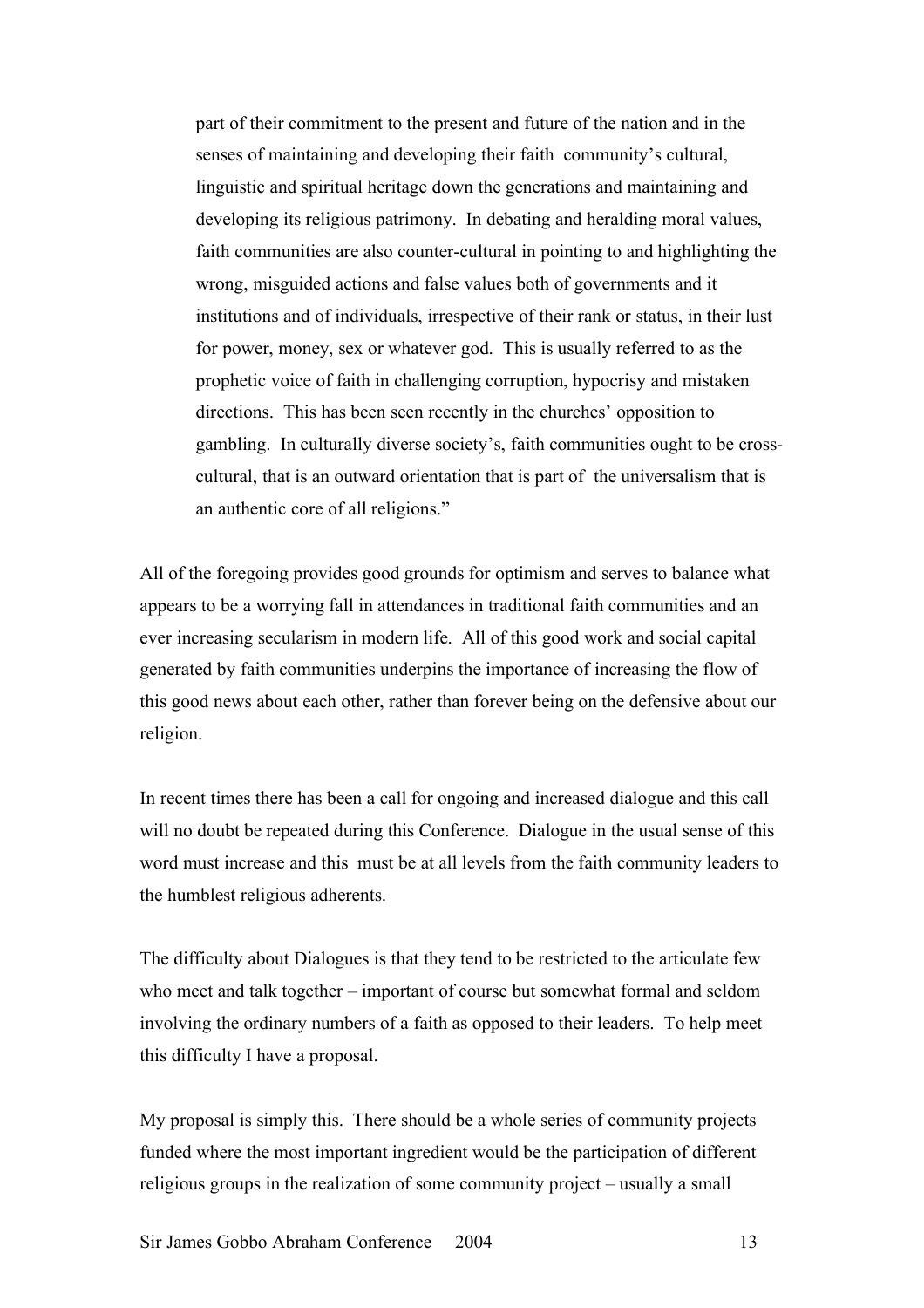facility such as a garden feature in a public park, or a playground or a temporary activity such as a local festival. The common participation in the project would be as important as the ultimate program. I recognize of course that the most effective way to get things done is to enlist the commitment of a particular group or organization and across cultures – and we should try to do more of that. But joint participation of a cross section of different religious adherents would surely be valuable. A start has been made in this area through the recent Living in Harmony grants.

I now wish to discuss a parallel question to that of Dialogue, namely the obligation which rests on each faith to denounce violence and in particular to denounce those who justify violence in the name of religion. At the threshold of this discussion, it needs to be noted that events outside Australia have had adverse and unjust consequences on faith adherents here, especially Muslims. To a lesser extent, there have been similar incidents involving the defacing of Jewish synagogues. As to the effects on Muslims I quote from a recent address by the Dr. Ameer Ali, President of the Australian Federation of Islamic Councils at The AFIC Congress when the Prime Minister was the Guest of Honour.

"I will be failing in my duty as the President of AFIC if I do not express the Australian Muslim sentiments in relation the events that have taken place internationally since September 2001. The post-September 11 has been a period of untold distress and anguish for the Muslim community. Our Mosques have been fire bombed, our women have been harassed, our school kids have been pelted with stones, our buildings have been vandalized and our leaders have received death threats. We know that this is the work of a minority in this country.

However, the way these particular events have been publicized, analyzed and opinionated in the media by some so-called experts and the manner in which Islam and Muslims have been portrayed in the national print and electronic media have unfortunately sent the message that Muslims in Australia are a troublesome and unwanted community. Recent studies by academics have shown that the Muslim community in this country has become the bogeyman for all types of racial prejudices. This is a country that lauds and protects the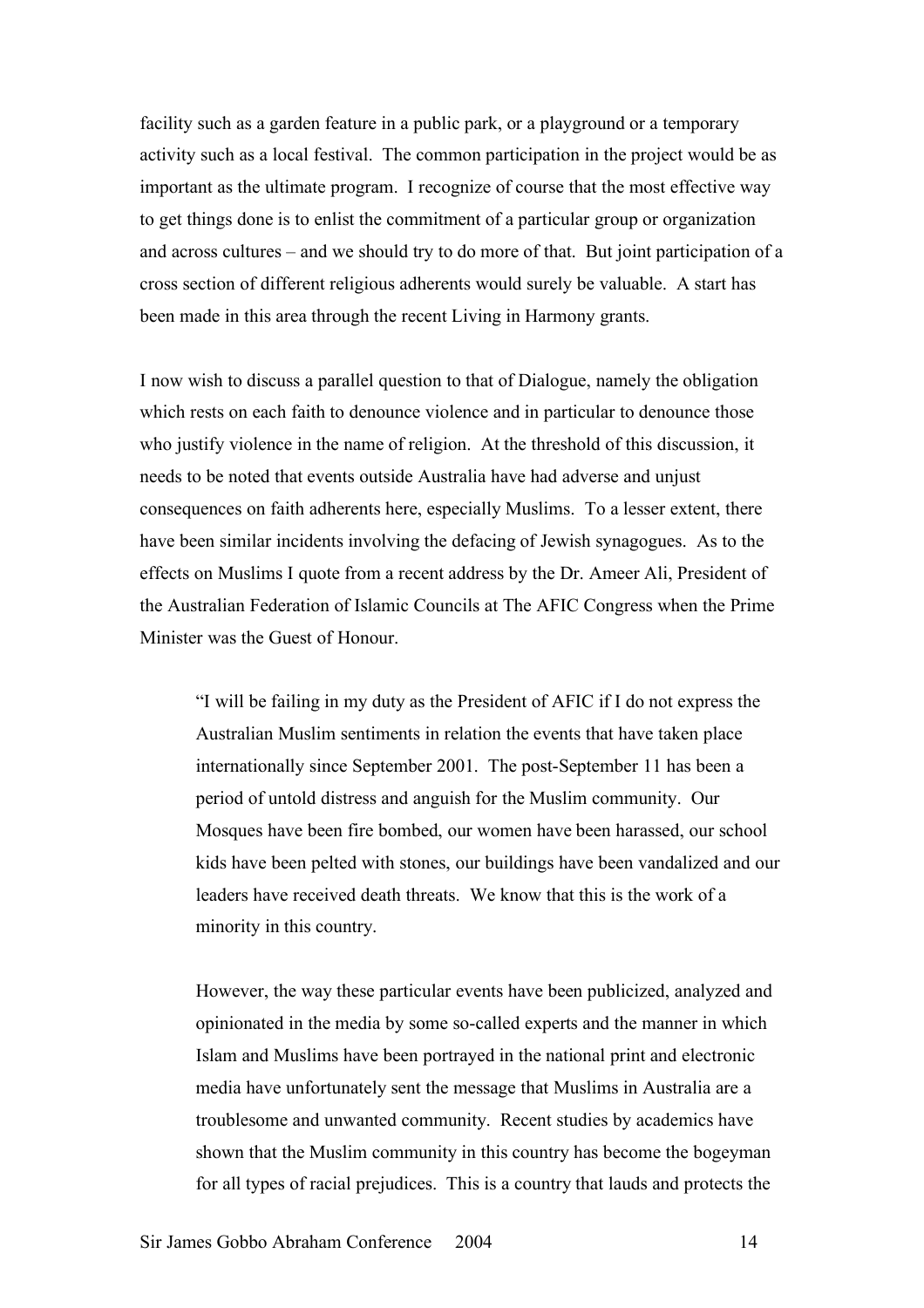freedom of expressions. However, this right to freedom of expression is being abused."

Though the terrorism of September 11 and the Bali outrage were unequivocally condemned by Muslim leaders in Australia – and I have been present on some occasions when this occurred, the media both here and the UK has seldom given adequate coverage to these denunciations. One clear exception to this was an article I read in the London Times when I was in Europe recently. I refer to The Times of 1 April which gave almost a full page coverage under the heading "Britain's Muslims are urged to fight fanatics". It merits reading in full. I will limit myself to the first few paragraphs but I have copies of the full article with me. It reads:

"Britain's leading Muslim body took the unprecedented step yesterday of writing to every mosque to urge worshippers to fight against terrorism. The letter, sent to more than 1,000 mosques, urges Muslims to inform on terrorists in their midst in an attempt to curb the zeal of the "hotheaded loonies" on the fringes of Islam in Britain.

Iqbal Sacranie, Secretary General of the Muslims Council of Britain, said that the letter represented a "change of emphasis" among the leaders of the country's two millions strong Muslims.

It is the first move in an action plan to increase the vigilance and co-operation of Britain's Muslim community in bringing terrorists to justice, and in distancing Islam from terrorism."

We in Australia should congratulate Britain's Muslim leadership for its action which perhaps offers a model for all our faiths.

There is one final matter I wish to raise. When there is a call for denunciation of violence, some may wish to qualify such a denunciation by excluding certain cases such as the so-called just war or a defense against invasion or a revolt against oppression. I do not suggest that there should not be wholehearted denunciations of terrorism inflicting harm on the innocent. But there will be sometimes legitimate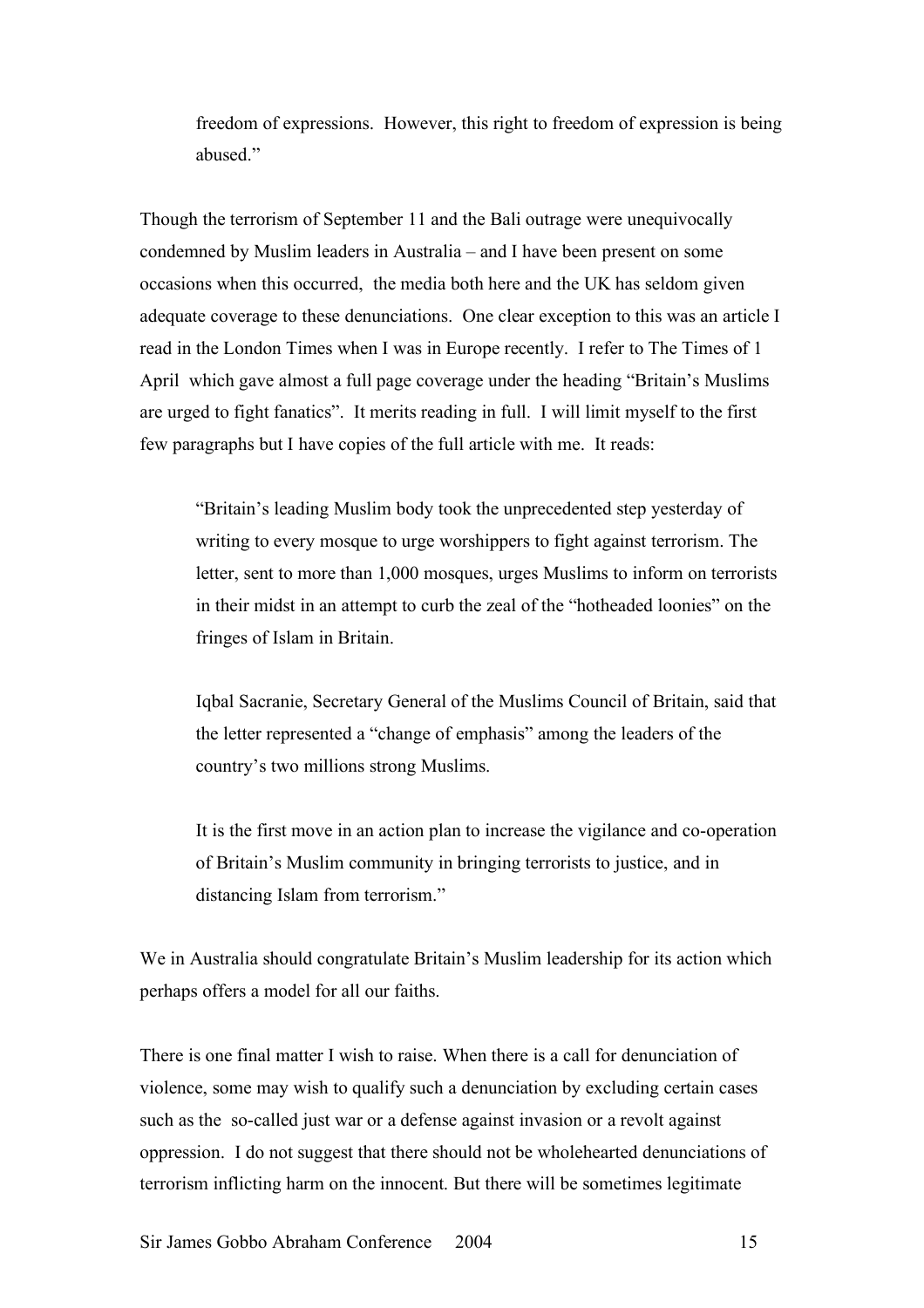debate on some of the reservations I have mentioned. There is an area however where I would submit there is no room for reservation or equivocation. I refer to the essentially new phenomenon of terrorism by suicide.

This new phenomenon is characterized by three elements – it involves deliberate suicide; secondly, it is brought about by persons or bodies purporting to speak as Muslim religious leaders; and thirdly it invariably involves deadly attacks not on military or police but on innocent civilians.

As to the first element of deliberate suicide those attacks are of an entirely different character to the taking of a very high risk of death such as engaging in say an attack in war which might be described as suicidal. The attacks exemplified by the Trade Centre involved quite deliberate and certain death. In the long history of war and of terrorism, it is difficult to think of any similar systematic suicidal acts, with the possible exception of the Kamikaze bomber attacks in the Second World War but then these were directed at warships.

As to the second element, it is disturbing to find that the participants, who are generally young, indeed even in their early teens on occasions, are assured of immediate entry to Paradise, by those claiming to speak in the name of Islam.

As to the third element, there is nothing new about attacks on innocent civilians. In war we have only to think of the aerial bombings of cities in both World Wars and more recently the terrorist actions of the IRA. But religion was never used to justify any of these.

As I have already noted, these three elements have been denounced on a number of occasions by Muslim leaders.

This new phenomenon merits study and discussion for it adds a new dimension to terrorism. It causes many who are poorly informed about the true nature of the Muslim faith to see it being used to justify the worst kind of terrorism in the name of religion. And it will lead to added pressure and unjust discrimination against Muslims here in Australia.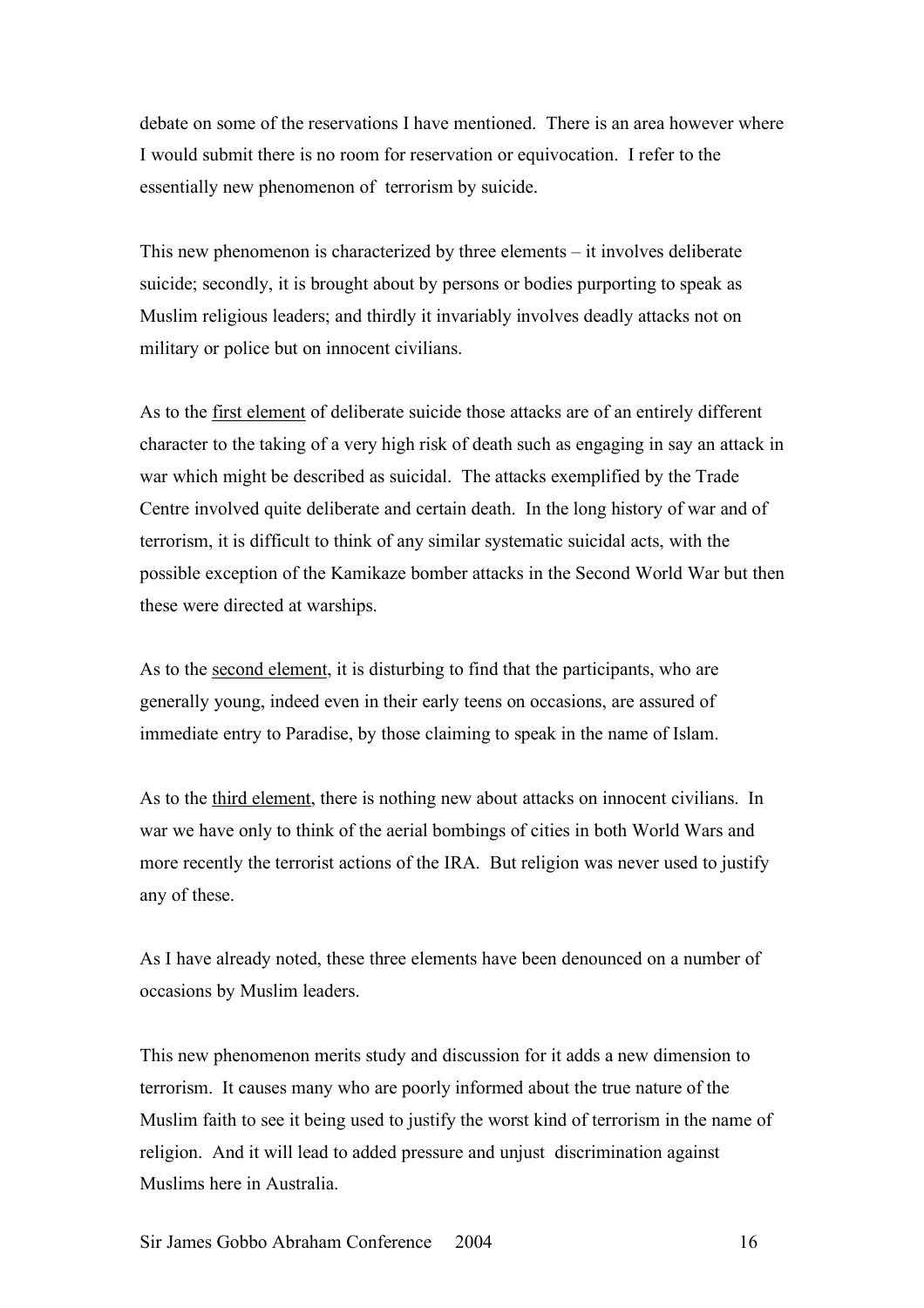I have to confess that I was both troubled and curious for I asked the obvious question – how is it that such an extravagant claim to instant entry to Paradise could continue to be made and taught in the name of a faith which treasures along with both Christianity and Judaism – the sacredness of human life.

My inquiries have been very much as an ordinary reader and not in any sense as a scholar. But I was surprised by my researches – even though I hasten to say these were very limited. I did not manage to find any recent books or any recent articles in learned journals on this use of suicide, more particularly purported religious link. The main reference work I used was the Encyclopaedia of Islam. The entry on suicide or *intihar* states that there is no express, direct prohibition of suicide in the Qu'ran. (But then one might observe in parentheses, neither is this so in the Old or the New Testament) The entry goes on to state:

"The Prophet himself certainly disapproved of suicide. A number of *hadît* leave no doubt that Islam forbids it. The person who commits suicide regardless of the circumstances (unless it happens accidentally) forfeits Paradise. His punishment in Hell will be the repetition of the very act by which he killed himself. The Prophet is said to have refused to say the customary prayers for a suicide. Suicide was thus generally a grave sin."

Similar conclusions are reached in a learned article "On Suicide in Islam" in the Journal of the American Oriental Society written in 1946 by Franz Rosenthal. He writes:

"While the Qu'ranic attitude toward suicide thus remains uncertain, the great authorities of the *hadît* leave no doubt as to the official religious attitude of Islam. In their opinion suicide is an unlawful act. Thus, at the latest in the eighth century but most probably earlier than that, Islam as a religion had come to condemn suicide as a grave sin."

After reviewing the many authorities of the *hadît*, he concludes:

"The sum and substance of the theological attitude toward suicide as expressed in the relevant traditions can be stated as follows: Suicide is an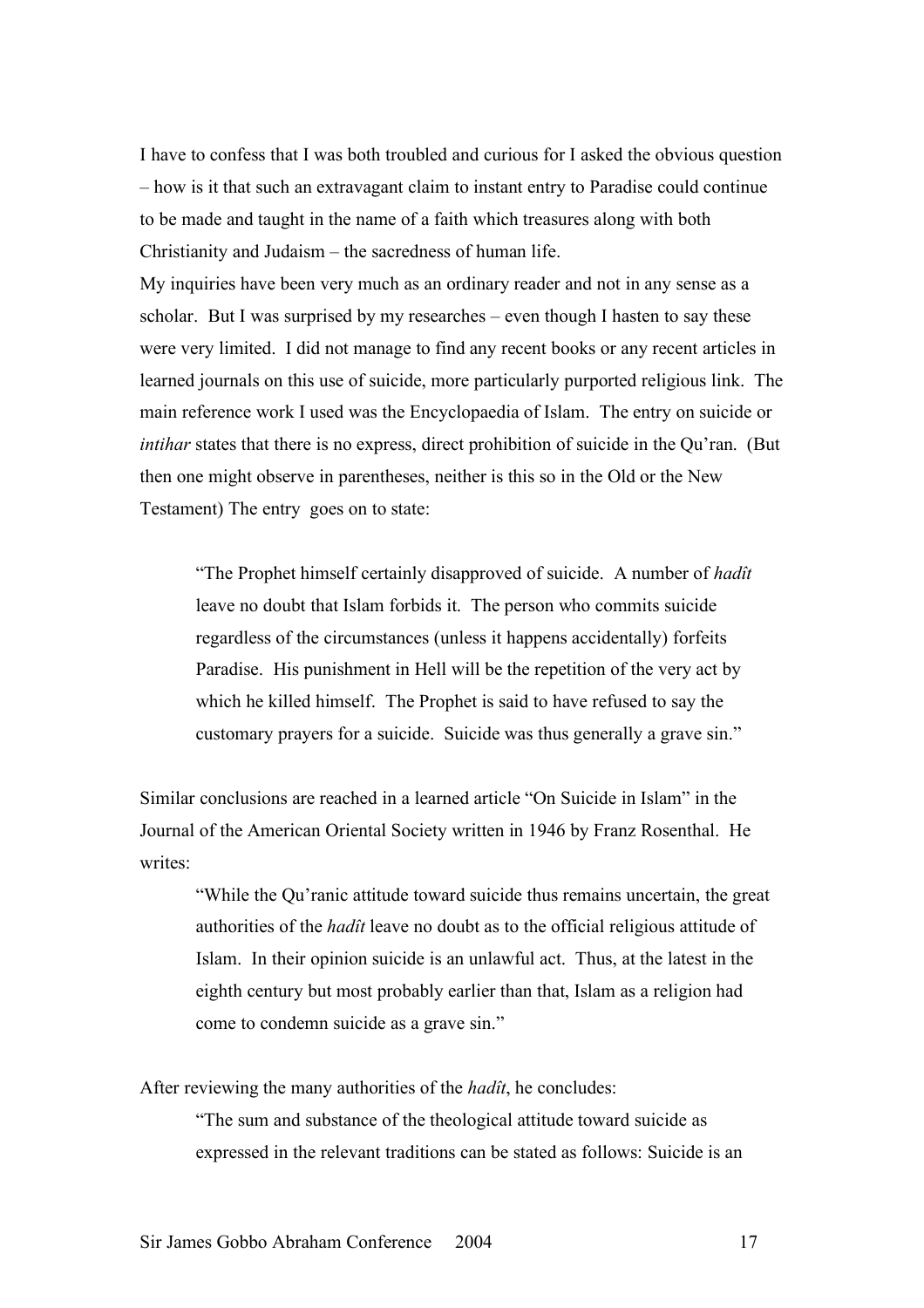unlawful act. The person who commits suicide will be doomed and must continually repeat in Hell the action by which he killed himself."

The entry on suicide in the Encyclopaedia of Religion is to the same effect as the above views and it confirms the prohibition already noted in Jewish and Christian teaching and tradition. The most up to date information is that contained in the Oxford Dictionary of Islam which was published last year. The entry on Suicide reads:

"One phrase in the Quran mentions suicide (4:29) forbidding it and the subject is little discussed in the exegetical literature. The Prophetic traditions clearly and frequently forbid suicide, reflecting the Islamic ethic of forbearance and patient acceptance of hardship as well as the belief that God, not humankind, has absolute power over human affairs and the term of human life. Despite this disapprobation, some Muslims in the Middle East and Islamic Southeast Asia have recently become known for their suicidal missions. Some Muslims perceive these actions as a necessary part of active armed struggle and view the death that results as martyrdom, not suicide."

All of this serves only to confirm that those who link deliberate suicide to Divine approval and reward, are distorting religion not preaching it. Since September 11, the Australian Federation of Islamic Councils, with the Islamic Council of Victoria and other state councils, have issued a strong denunciation of acts of extremism and terrorism. I note that their denunciation was supported by the Victorian Board of Imams. Consideration should be given by the same Board of Imams, or better still to have a National Board of Imams, to repeat these statements of denunciation. Such a statement would help to re-assure those who are disturbed by the claim to religious authority by those described variously as "loonies" and "criminals" by Muslim leaders in the U.K. A statement by a National Board of Imams, who represent the faith leaders of Islam in Australia, would carry much weight and help correct some misrepresentation by those who claim to speak as religious leaders, as there is the danger that silence can be sometimes perceived as a form of support for such extreme acts of violence..

No condemnation of this new evil can be too strong. It is causing grievous harm to the true adherents of the Muslim faith. How these adherents and their leaders are to